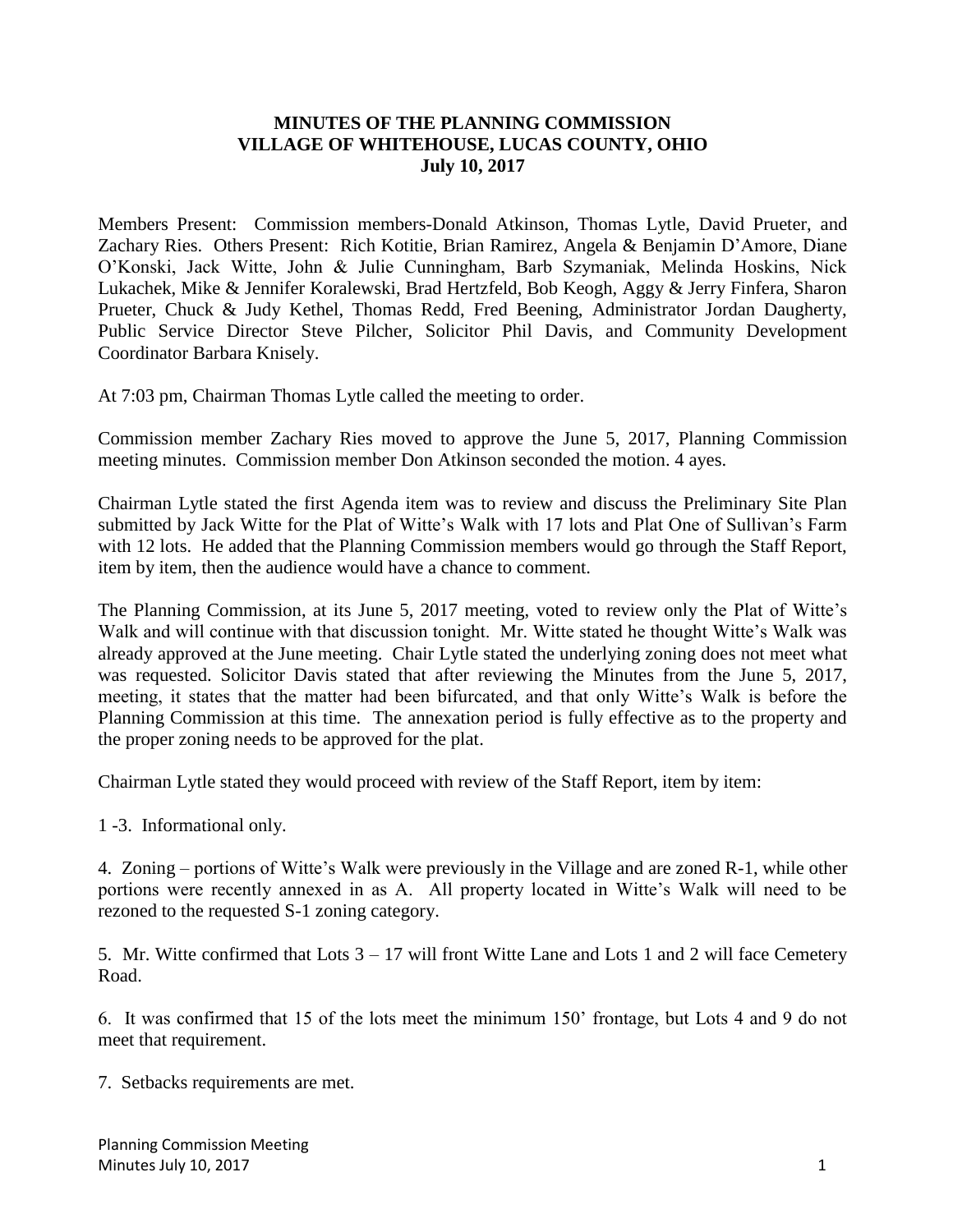8. Witte Lane is a cul-de-sac and does not connect to any other streets or subdivisions. Staff and Planning Commission feel it would be advantageous to connect. Mr. Witte stated he will not consider that. He's asking for an S-1 zoning district with large lots just like Claystone subdivision.

9. Concerning the length of the cul-de-sac, Mr. Witte stated that due to the topography and layout of the lots, it was not possible to shorten the length of the cul-de-sac. He added that the Village has allowed this in the past with long cul-de-sacs and this does not deter from access to other subdivisions or the bike trail. He added that Claystone might be approximately 100' shorter.

Commission member Prueter stated that the entire zoning code was reviewed less than a year ago. What Mr. Witte is asking for is double what the code allows and he does not want it that long.

Chairman Lytle stated that he feels this is an acceptable subdivision with S-1 zoning and extra large lots. He is happy with the density of housing, some homes are already there, and some will face Cemetery Road.

Commission member Prueter stated just because it's been done before doesn't mean we do it again.

Brief discussion about The Preserve subdivision and the fact that one cul-de-sac was allowed there. It was agreed that that is an entirely different property and subdivision. Mr. Daugherty added that staff looks at each development by itself and always looks at interconnectivity. He added that the proposed Witte family area should be considered and feels it could move forward as proposed..

A looped water line will be required at the end of the cul-de-sac.

10. Mr. Witte agreed to loop the water lines and install a fire hydrant in the cul-de-sac as required by the Whitehouse Fire Department personnel.

11. It was agreed that the length of the block was only slightly over the maximum allowed per the code.

12. Mr. Witte agreed that Disher Ditch would not be changed and this cul-de-sac does not cross over the ditch.

13. Mr. Witte agreed to install a 5' sidewalk along Cemetery Road, from Rupp to the bike trail, connecting to the existing sidewalk. He will not agree to sidewalks within the subdivision along Witte Lane and noted that the code does not require sidewalks within an S-1 district.

14. Mr. Witte is agreeable to the open ditch easements and will not build within 30' from the centerline of the ditch on each side.

15. Mr. Witte stated the storm water will flow both directions, western half going to the ditch and the eastern half going to Cemetery Road. He feels this will be an improvement from how the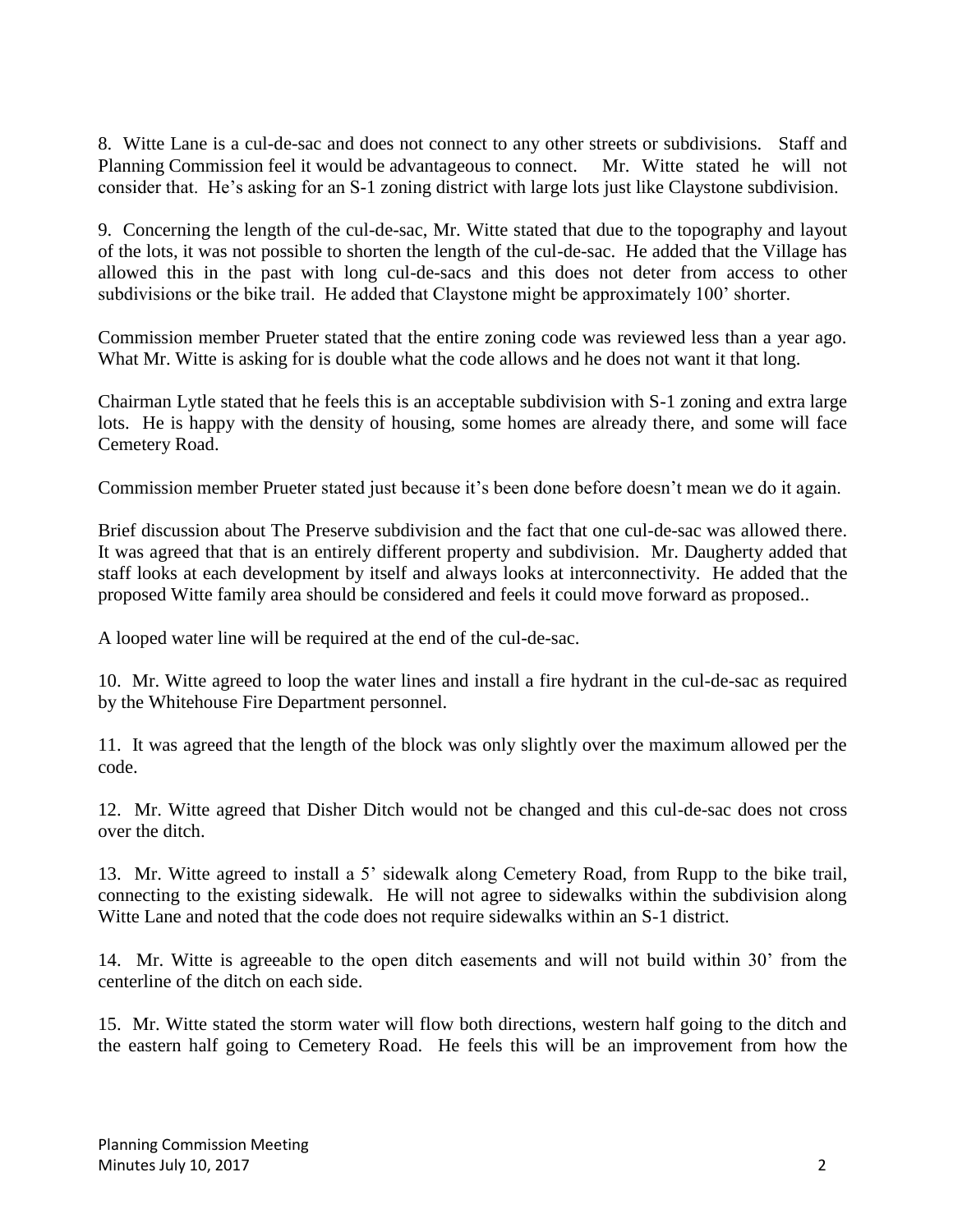property drains now, at times flooding Cemetery Road. He will work with the Village as to the size of the pipe required to drain the water.

16. Mr. Witte will work with the Village as far as street trees and understands the new requirement that the Village will plant the trees as construction proceeds. The Tree Commission will determine what type of trees will be planted.

17. Mr. Witte stated that none of the property is located within the flood plain and he will grade it and make it drain properly

18. As far as street lights, Mr. Witte stated he would like to go with a different look; "night sky light", which means street lights direct the light downward instead of up into the sky. He will work with Mr. Pilcher on this matter.

19. Sidewalks were previously discussed. No internal walks will be installed in the subdivision per the code.

20. Road width and right-of-way requirements are met.

21. Much discussion followed concerning the proposed Lot 9 and the lack of the required 150' frontage. Mr. Witte stated that he is willing to remove Lot 9 from this plat and include it later with the western portion of the property when that is developed, west of Disher Ditch. He added removing that lot would allow him the ability to shorten the cul-de-sac. He could change the rear lot lines of the other lots to coincide with the ditch banks. Solicitor Davis added that could be done tonight, if he wants to eliminate Lot 9 and make the cul-de-sac shorter and reconfigure the remaining lots at the western end of the cul-de-sac. Mr. Witte confirmed that he would have Mr. Moll, his engineer, redesign the plat, eliminating the oddly shaped Lot 9, reconfiguring a couple lots at the western edge, and shortening the cul-de-sac. New drawings will be promptly submitted to the Village for review.

Chairman Lytle stated that was the end of the Staff Report review. He confirmed that 3 variances would likely be needed, if approved: No connecting streets into other subdivisions; the length of the cul-de-sac, and the frontage of Lot 4. He confirmed that Mr. Witte could submit new plans showing the shortened cul-de-sac, removal of Lot 9, and reconfigured lots at the end. The Chairman then permitted audience comments, which were:

- A) Jerry Finfera, 6261 Cemetery Road: Gave PC members pictures that were taken today after a heavy rain, showing the flooding. He feels with the addition of paved roads and rooftops, the flooding will only get worse. Currently the water has a chance to soak into the cornfields, but still runs off at this rate. Will the detention ponds be designed property so that they can handle the runoff?
- B) Don Atkinson: Mr. Pilcher has not seen the design plans yet, but he (Atkinson) feels the drainage will likely be improved with the development. He reiterated that only half the water will go east to Cemetery Road and half will go west to the ditch. Much discussion on how much water the detention ponds will hold, the size of the metered pipe, etc.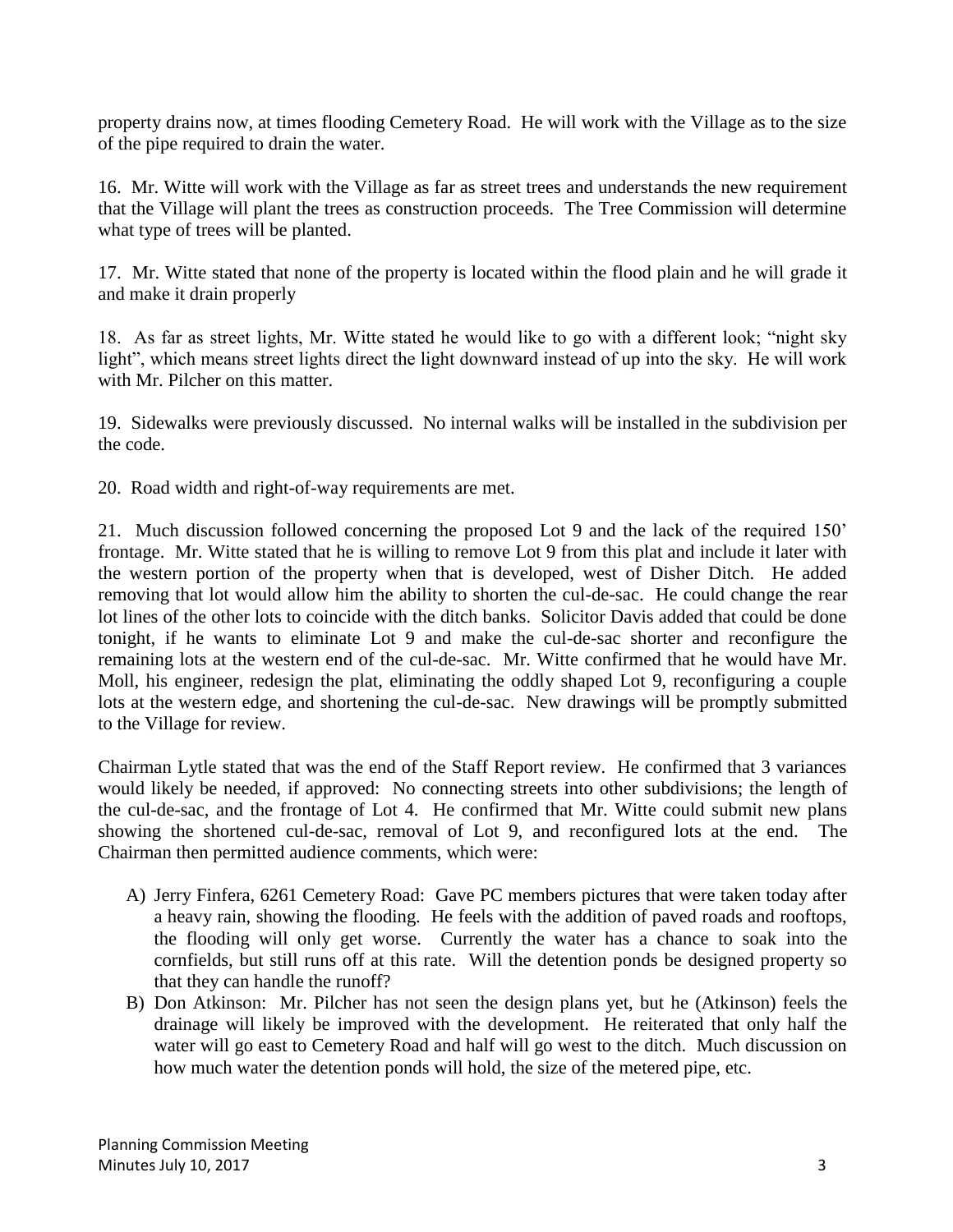- C) Jerry Finfera: Where will the cluster mail box unit be located? Does not think it should be on Cemetery Road, which could cause traffic backups. Mr. Witte confirmed that it will not be located on Cemetery Road and will likely place it on or near the cul-de-sac at the western end.
- D) Chuck Kethel, 6515 Blue Ridge Dr: Concerned with flow of water coming out of the metered pipes. Feels that a larger pipe is required to meter the water out so that ponds don't fill and overflow. Can't understand how this property is not in the flood plain when his property on Blue Ridge Drive North is. They've had issues and feels this property will too.
- E) Ben D'Amore, 6251 Cemetery Road: Can't believe the flood today since the cornfields are so dry and doesn't feel splitting the runoff will help. At least once a year his garage floods. Doesn't feel allowing the long cul-de-sac because "it's family" should be the reason. He doesn't think family members will always live there in the future.
- F) John Cunningham, 6333 Cemetery Road: Shouldn't we wait on the traffic study before any decisions are made? Chair Lytle replied that he is not concerned with only 17 lots being approved in this plat as far as traffic problems.
- G) Julie Cunningham, 6251 Cemetery Road: She agrees that no decisions should be made until the traffic study is completed.
- H) Don Atkinson: After looking at the pictures provided, it's obvious that part of the flooding is on the Witte property. He's sure Mr. Witte doesn't want to flood his own property. He asked what the consensus of this group was; do they want the property to remain a cornfield forever? If this subdivision is done responsibly with \$500,000+ homes built on 17 lots, isn't that an improvement? He does not feel that 17 homes will cause a traffic problem. He's alright with the Village using a different engineer to look at this plan. He added that he is in favor of this subdivision and will be voting for approval.
- I) Jerry Finfera: Agreed that he's always known it would be developed and he's happy with the 1+ acre lots. However, we have to live with any mistakes that are made. The back ponds are twice as big as the front pond. We can't risk it being done incorrectly and he doesn't not want to see traffic jams.
- J) Don Atkinson stated we are all in agreement with the traffic flow problems, but this is only 17 lots.
- K) Commission Member Zachary Ries asked Mr. Pilcher when the water shed calculations are done, aren't roof tops and pavement taken into account? Mr. Pilcher confirmed that was correct, and added that the pond sizes and exact locations can be changed once the calculations and studies are completed. This is a preliminary drawing.
- L) Mr. Lytle confirmed the process; the developers engineer submits the plans and calculations, then it is reviewed by the Village engineer to be sure it is correct.
- M) Jennifer Koralewski, 10220 Blue Ridge Drive: Are we talking about the same engineers who designed what is there now? It was confirmed that the County or Township reviewed these plans many years ago before this property was in the Village. The current catch basins and storm sewer are old.
- N) Mr. Witte confirmed that he hates to see the flooding too. The existing two catch basins are the only ones there now. The homes with flooded garages and yards were built a long time ago and they're in a low spot. The natural fall of the land is right there. He added that his engineer, Bill Moll, is a respected professional as far as water control and does lots of work in this area and he's never had a problem with the other developments that Mr. Moll has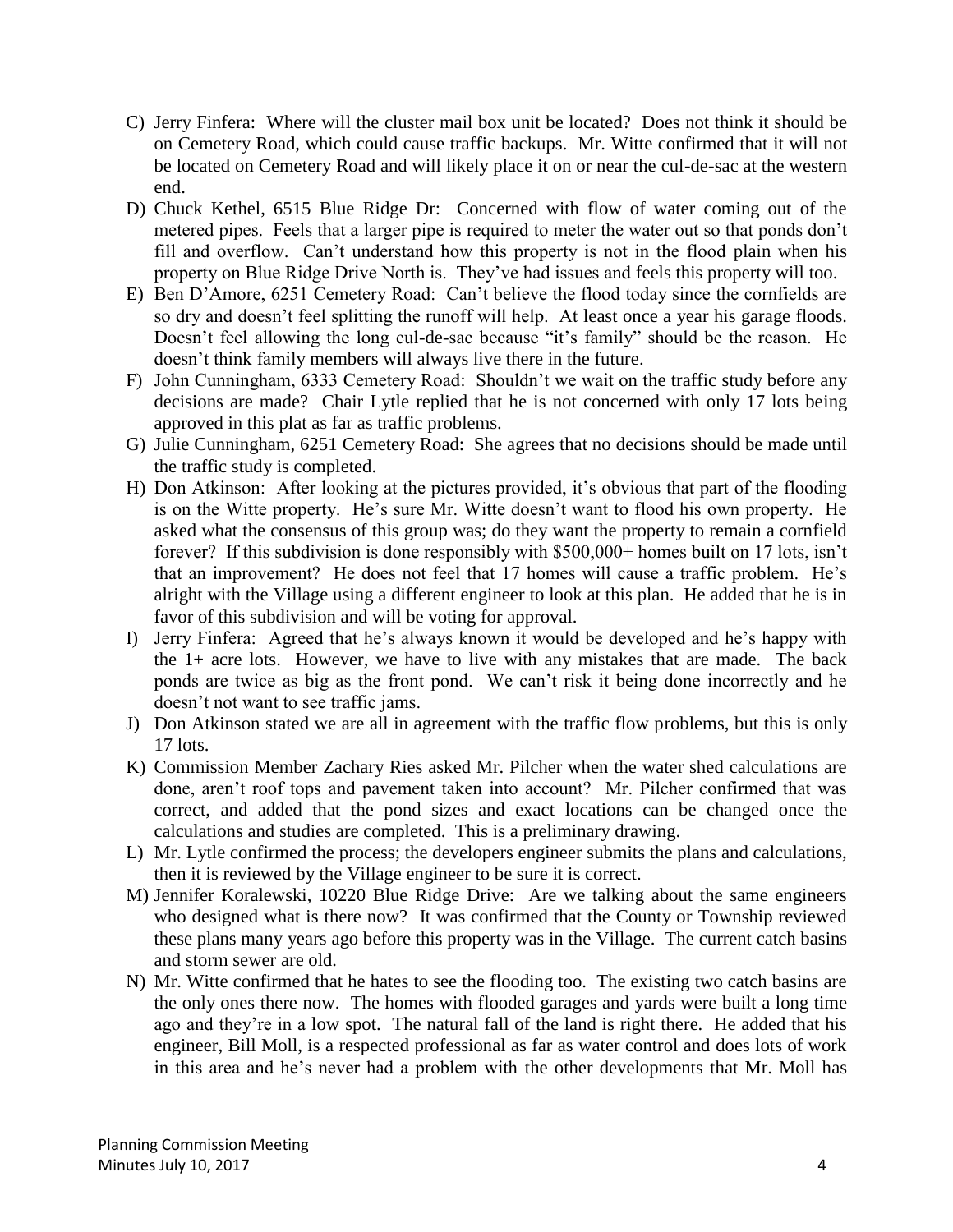designed. He added that his goal is to improve the property and see that there is no flooding.

O) Barb Szymaniak, 10112 Rupp Road: Said she wants development, but 17 homes does not mean 17 cars. She lives on Rupp Road near the entrance to Morgan Marie Court where villas were built a few years ago. Even the villas have at least 2 cars. Her biggest concern is slowing traffic down. Mr. Lytle stated that the Planning Commission is not there to discuss traffic speed.

Chairman Lytle concluded the audience period.

Chairman Lytle moved to approve the plat of Witte's Walk, conditional upon final zoning, and the following conditions:

- 1. Developer will remove Lot 9 from this plat,
- 2. Shorten the cul-de-sac, moving it to free up space at the end,
- 3. Variance to allow no connecting street to other areas,
- 4. Variance for the length of the cul-de-sac, and
- 5. Variance for the frontage of Lot 4 (under 150')

Commission member Don Atkinson seconded the motion. Motion passed unanimously with 4 ayes-Lytle, Atkinson, Prueter, and Ries. Chairman Lytle confirmed that they are all concerned with drainage and the design. Mr. Daugherty said it is abundantly clear that the Village is going to fix this by looking at multiple ideas. Mayor Atkinson confirmed that the Village will be on top of this and does not want to see flooding. Chairman Lytle confirmed that the vote was 4-0 in favor of Witte's Walk with the conditions as stated in the motion to approve the preliminary plat.

The next Agenda item was to review a preliminary site plan for a cell tower to be located in Sandra Park.

Chairman Lytle introduced Brian Ramirez from New Par, dba Verizon Wireless and asked him to explain the request for the cell tower.

Mr. Ramirez stated basically there is a hole in the coverage and showed diagrams indicating areas that are covered now and areas that are lacking. With all the technology today, the use of cell phones, everyone having a tablet of some sort, security systems, etc., additional coverage is needed in this area, especially as it continues to grow. Industry data shows that by 2020, use of these items will triple.

He stated they did look at co-locating on the existing tower on Indianapolis/St. Louis Street, but they have an existing tower approximately 1.7 miles away from that tower. This site, Sandra Park, fits right in the middle of the current gap and is a perfect location. He stated they are requesting a 195' tower with a 4' lightening rod on top (total of 199'). This tower will be built so that up to 3 additional providers can co-locate on it. Verizon has agreed to pave the existing gravel driveway leading from Cemetery Road to this site.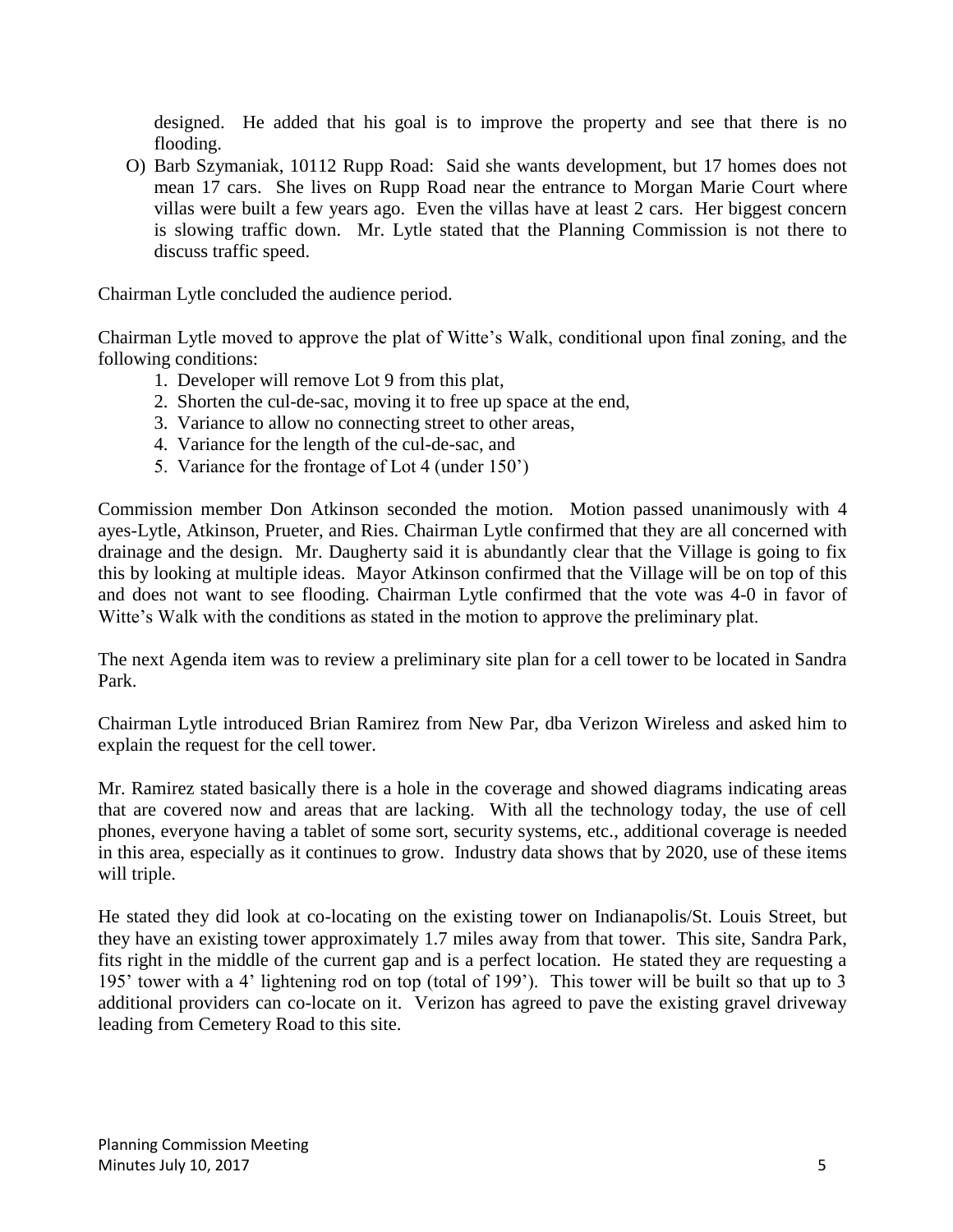Chairman Lytle questioned why they could not co-locate on the existing tower and Mr. Ramirez showed the diagram indicating where the hole in their coverage was.

Mr. Lytle stated he would like to go over the Staff Report, item by item.

1. Site needs to be aesthetically pleasing since it is located within a park in an R-2 district.

2. Plan shows arbor vitae spaced 6 feet apart on center. Whitehouse Tree Commission will be asked to review this.

3. Mr. Ramirez confirmed that no lights will be needed since the tower is below 200 feet.

4. The required signage will be placed on the fence, "no trespassing" and an emergency contact phone number.

5. Verizon will be responsible for weeds and trash removal.

6. The existing driveway will be paved per the plans and Village review.

7. Facility will be fully automated and unattended, except for visits for emergencies and periodic maintenance.

8. Mr. Ramirez stated the only utilities used will be power and fiber and both will be placed underground. Three levels of power will be used: the primary power source, a battery back-up, and a back-up generator which will run on natural gas or diesel. The generator will run once a week for 15 minutes, scheduled during daylight hours.

9. At least 3 additional supplies can co-locate on the tower. There is room for 3 additional equipment shelters/cabinets within the 75 x 75 foot fenced area.

10. All set back requirements are met.

11. A 49' variance will be required for the height of the tower. The current zoning code states a maximum height of 150'.

12. The tower will be painted a non-reflecting, non-contrasting gray color.

13. The existing tower in Village Park is greater than one mile away.

## Equipment Shelter

16. The equipment shelter is proposed to be 240 square feet, which is less than the maximum of 300 square feet.

17. The equipment is below the maximum height of 35'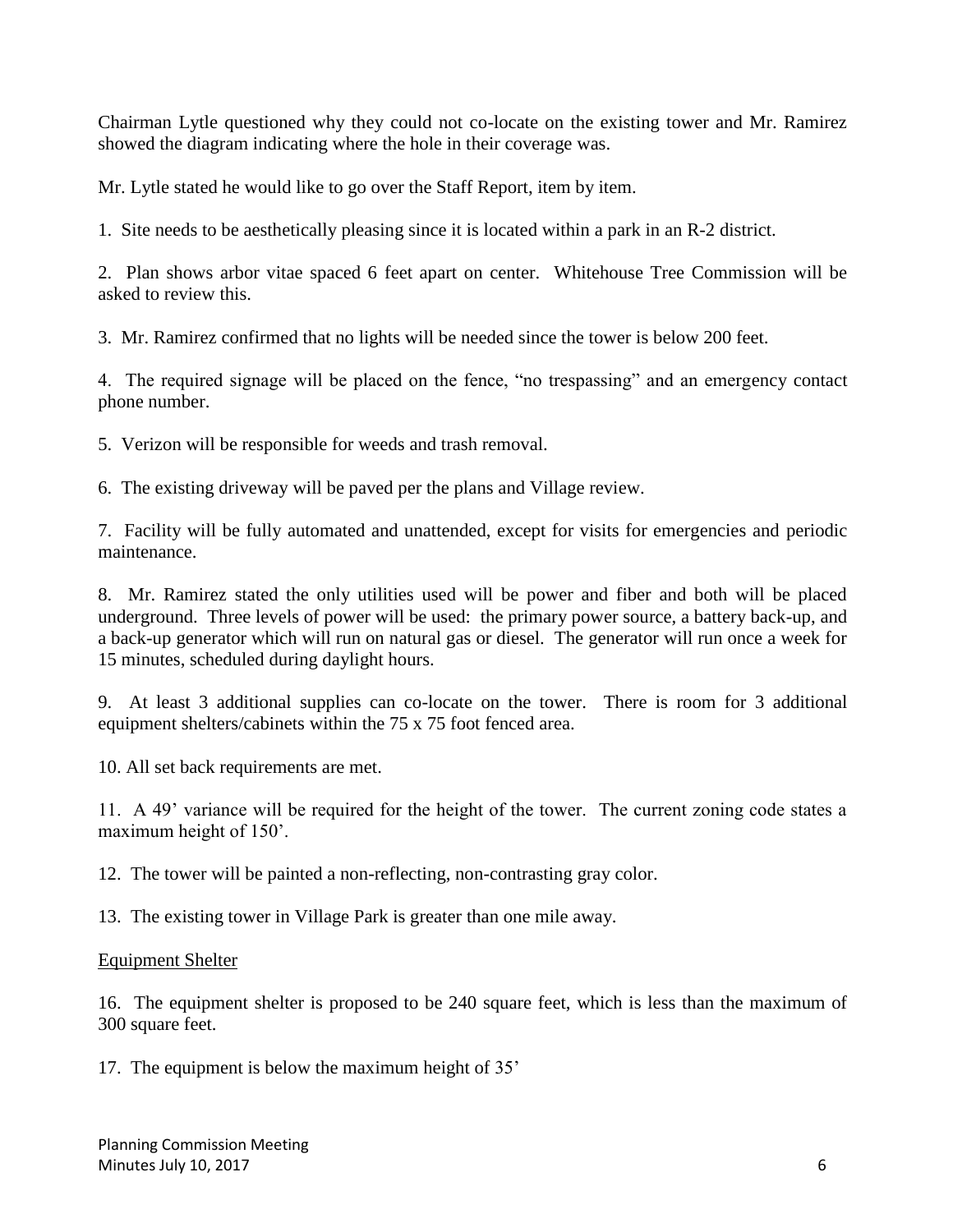18. No concerns with the fencing setback.

19-21. Meet all requirements and have been discussed.

## Safety Standards

Chief Building official will review the plans and issue a building permit per all Ohio codes.

Verizon has agreed to an 8 foot vinyl fence, color to be agreed upon by Staff and Verizon.

If this site plan is approved by the Planning Commission, a special use permit will be needed to allow a telecommunications tower within an R-2 district. Planning Commission can make a recommendation to Village Council who will then conduct a public hearing on the matter.

Solicitor Davis corrected information in the Staff Report concerning the lease agreement. He stated the lease has not been totally accepted by Council. If Planning Commission approves the preliminary site plan, Council will move forward with finalizing the lease agreement.

Chair Lytle asked why Verizon was not using a building shelter. Mr. Ramirez stated Verizon has gone to the canopy style. Over the years, the equipment has become smaller, uses less power, and makes less noise. He confirmed that this style is cooler and quieter.

Mr. Prueter asked if co-locators would use the same type of equipment. Mr. Ramirez stated some do, it all depends on technology. Phone styles change quickly so equipment must keep up with those changes. Providers are using fiber now instead of copper.

Mr. Ramirez asked for some relief to the landscaping required in the front of the enclosure near the gates due to the location of part of the equipment. Tree Commission can be advised of this request and work with them as far as plantings and location.

Chair Lytle stated he would now take public comments.

- A) Jerry Finfera, 6261 Cemetery Road: Could the tower be designed to look like a tree, like he's seen in other parts of the country? Mr. Ramirez stated a 190' tree would stick out more than the tower itself. Brief discussion on color of tower.
- B) Barb Szymaniak, 10112 Rupp Road: She lives on Rupp and the tower will be located directly behind her house. She would prefer a dirt or grass colored fence instead of white to blend in and be less noticeable. She also inquired about the decibel level of the equipment. Mr. Ramirez did not know the answer, but will get info to the Village concerning the decibel level.
- C) Commission member Prueter asked if the area was ever going to be used strictly as a park and would balls, etc. be hit over the fence into the equipment area?
- D) Chairman Lytle asked why it was located in the middle of the park? It was confirmed that it had to be placed there because of the required fall zone due to the height of the tower.